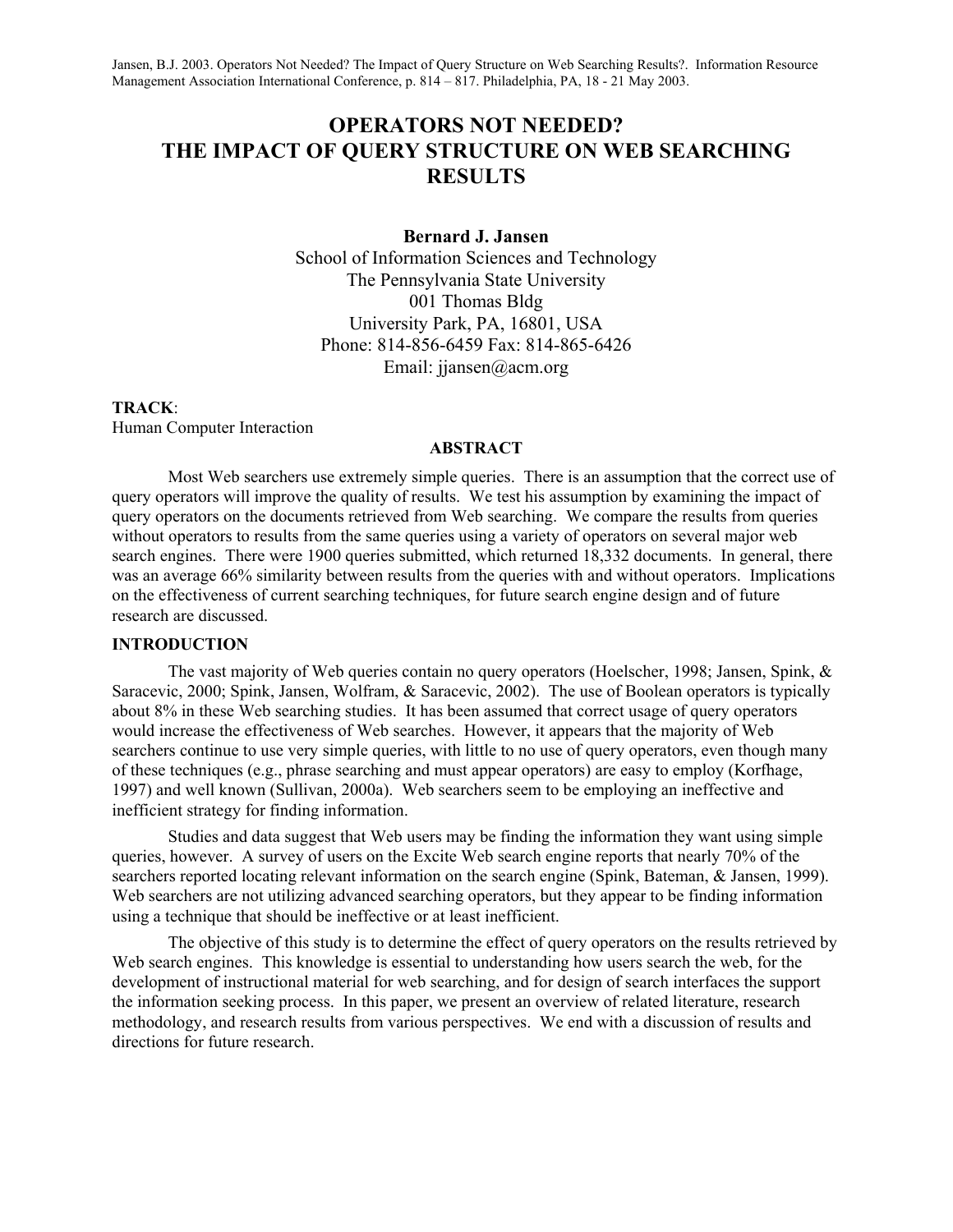### **RELATED STUDIES**

Search engines are the major information retrieval (IR) systems for users of the Web, with 71% of Web users accessing search engines to locate other Web sites (CommerceNet/NielsenMedia, 1997). There are approximately 3,200 search engines on the Web (Sullivan, 2000b). Those utilized in this research are Alta Vista, Excite, FAST Search, GoTo, and Northern Light.

There have been relatively few studies comparing the retrieval results of different search engines using different approaches to query formulation(Eastman, 2002; Jansen, 2000). Eastman (2002) explored the precision of search engines using a variety of topics and query formulations. The researcher notes that precision did not necessarily improve with the use of the advanced query operators. We could locate no study focusing the on the change in results from a large number of queries across multiple search engines. Jansen (2000) examines the changes in results using a small sample, fifteen queries, and five search engines utilizing different searching operators. The researcher reports a 70% similarity in results between queries with no operators and the queries with operators.

There has been some research examining Web searching in general. Research shows that Web queries generally have two terms (Jansen, Spink, Bateman, & Saracevic, 1998; Silverstein, Henzinger, Marais, & Moricz, 1999), cover a variety of topics (Wolfram, 1999), and are primarily noun phrases (Jansen & Pooch, 2001; Kirsch, 1998). Other studies show that most Web searchers, usually about 80%, never view more than ten results (Hoelscher, 1998; Jansen et al., 2000; Silverstein et al., 1999). Examining Web information systems, the ability of Web search engines to successfully retrieve relevant documents has been investigated several times (Leighton & Srivastava, 1999; Zumalt & Pasicznyuk, 1998).

### **RESEARCH DESIGN AND METHODOLGY**

We investigate the effect of complex queries (i.e., those using advanced syntax, such as Boolean operators) on the results retrieved by Web search engines relative to the results retrieved by simple queries (i.e., those with no advanced syntax).

### *Selection of Queries and Results*

We randomly selected a stratified sample of 100 queries from an Excite search service transaction log. Queries of the following lengths were selected for this study: 10 queries of 4 terms, 31 queries of 3 terms, and 59 queries of two terms. Along with selecting the queries, there is the issue of results. Based on typical Web searcher behavior, only the first ten results in the results list were selected for comparison. We examined these results only for changes in the first ten results. We did not evaluate the results for relevance.

### *Searching Rules*

These five search engines offer a variety of advanced searching options. Some searching options are available from each search engine's main search page, others on a 'power' searching page. For this research, only those advanced searching options available from the search engine's main page were utilized. Of the five search engines, two offer four advanced search options (+, ", AND, and OR) from the main page, and three search engines offer two advanced searching options (+, and "). All of the search engines offer dropdown boxes (e.g., language of results, document collections to search) for refining the search. When dropdown boxes were present on the main search page, the default options were utilized.

# *Research Structure*

Each of the 100 original queries was submitted to the five search engines for a total of 500 queries. The query was then modified with the advanced searching operators supported by the respective search engines. The entire process of submitting the simple and advance queries took 5 minutes or less. For example, the simple query *digital library* could be modified using the must appear operator *(+digital*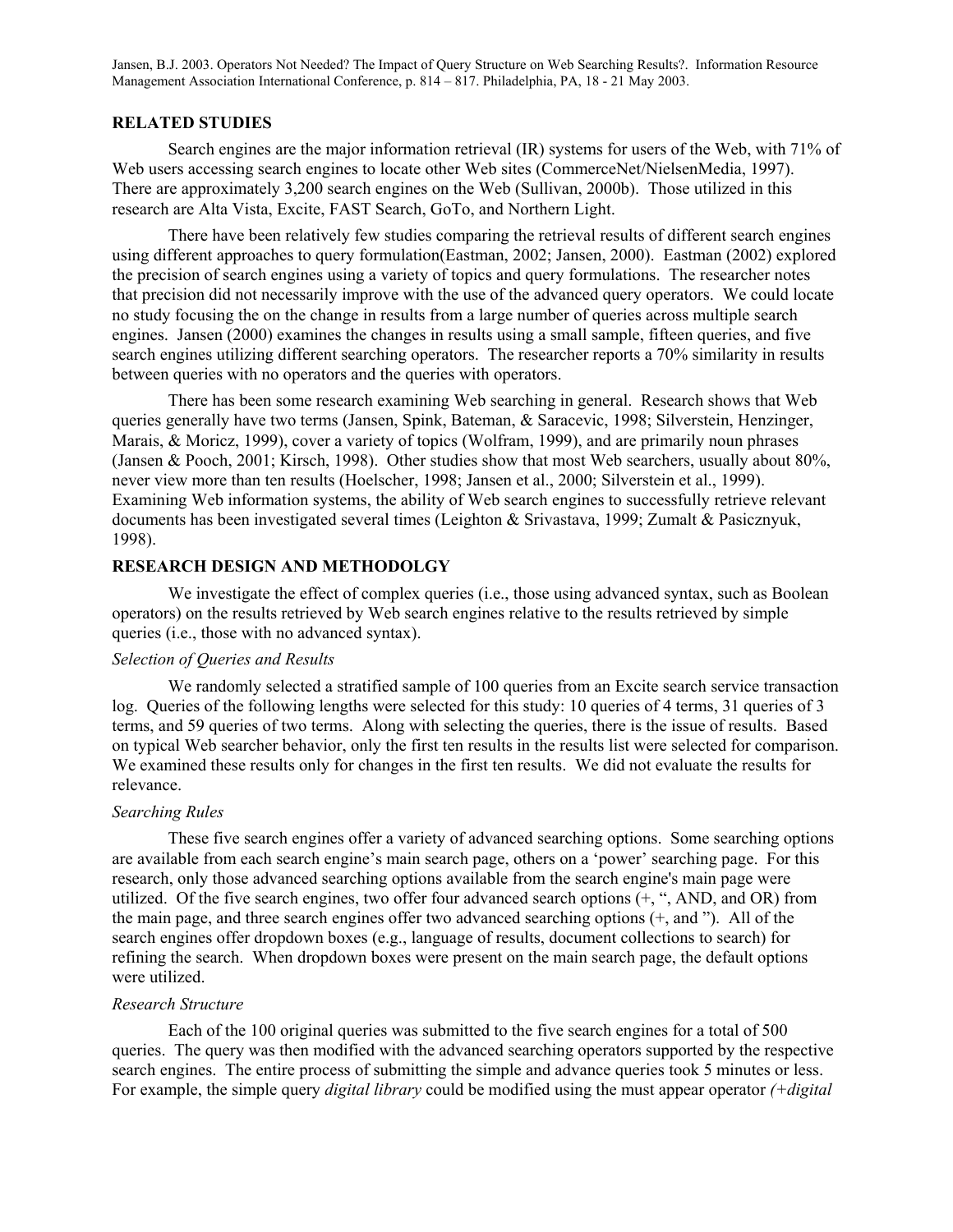*+ library*), phrase searching operator (*"digital library"*), the AND operator (*digital AND library*), and the OR operator (*digital OR library*). These modified queries are the complex queries.

### **RESULTS**

Of the 500 simple queries, 498 returned at least 10 results. One query returned 3 results, and one query returned no results. Therefore, there were 4983 results to use as the baseline (i.e.,  $498 \times 10 + 3$ ). As stated, results that appeared greater than position 10 in the results list were not utilized. Of the 1400 complex queries, 1325 returned ten or more results. There were 31 queries that returned fewer than ten results but more than zero results. There were 44 queries that returned no results. Altogether, there were 13,349 results returned by the complex queries. Combined with the 4,983 results from the simple queries, a total of 18,332 results were used in the analysis.

The match had to be exact when comparing the results between the simple and complex queries. The documents listed had to be the identical page at the same site. Different pages from the same site were not counted as matches. The identical pages at different sites were not counted as matches. Furthermore, if results appeared in both lists but in a different order, they were counted as matches as long as both were listed in the first ten results.

*Simple Versus Complex Query Comparison* 

The aggregate results of the analysis of the 18,332 results are displayed in Table 1.

| Category        | <b>Average Number of</b><br><b>Matching Results</b> | <b>Standard</b><br><b>Deviation</b> | Mode | Paired<br>sample t |  |  |
|-----------------|-----------------------------------------------------|-------------------------------------|------|--------------------|--|--|
| Simple Queries  | 999                                                 | 0.03                                | 10   |                    |  |  |
| Complex Queries | 6.55                                                | 3.77                                | 10   | 40.287             |  |  |
|                 |                                                     |                                     |      | p < 0.01           |  |  |

**Table 1: Comparison of Simple versus Complex Queries on Major Web Search Engines.** 

The baseline mean for the simple queries was 9.99, and the mean for the complex queries was 6.55. This means that, on average, 6.55 of the ten results retrieved by the complex queries also appeared in the baseline results for the corresponding simple query on that search engine. The results were analyzed using a paired sample t test, as reported in Table 1. The analysis revealed a significant difference between the two groups  $(t=40.287; p<0.01)$ .

# *Results by Query*

The number of matching results by queries length is graphically displayed in Figure 1.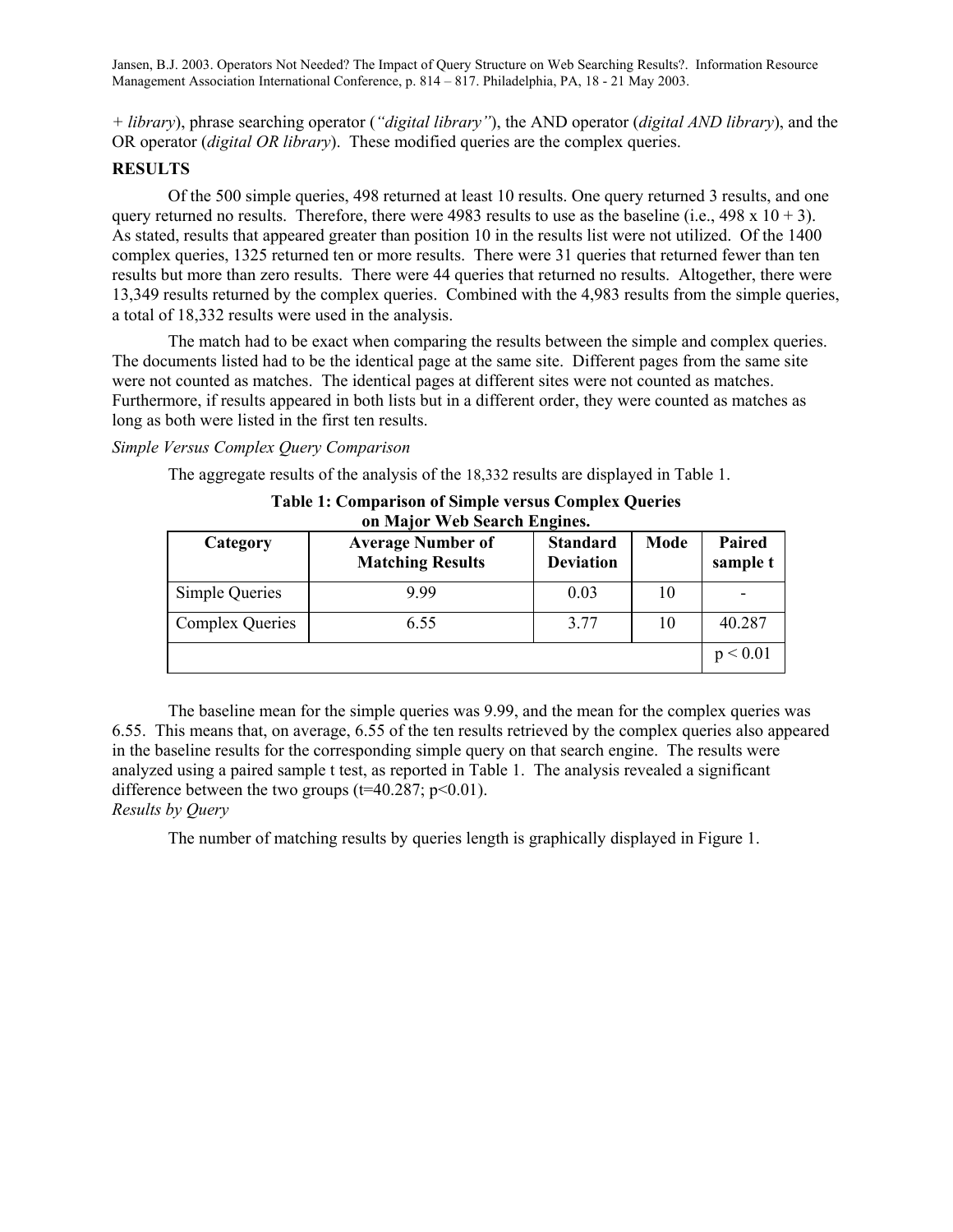

**Figure 1: Number of Matching Results between Simple and Complex Queries** 

In terms of the number of matching results, the range for three and two term queries was similar (see Figure 1). The range for four-term queries was lower. However, there was a great deal of disparity among all three query lengths. One of the lowest, a two- term query, *internet capitalist,* had an average of only 3.6 matching results. One of the queries with the greatest number of matching results was a threeterm query, *grape seed extract*. As a synopsis, the top 15 queries with the greatest overlap of results are displayed in Table 2.

| Query                | <b>Average Number of</b>      | <b>Standard</b>  | Mode |  |  |
|----------------------|-------------------------------|------------------|------|--|--|
|                      | <b>Results that Appear in</b> | <b>Deviation</b> |      |  |  |
|                      | <b>Baseline</b>               |                  |      |  |  |
| bonsai trees         | 9.3                           | 1.3              | 10   |  |  |
| fuzzy logic          | 9.2                           | 1.4              | 10   |  |  |
| ear cleaning         | 8.8                           | 2.0              | 10   |  |  |
| grape seed extract   | 8.7                           | 2.1              | 10   |  |  |
| bread machines       | 8.6                           | 1.9              | 10   |  |  |
| self esteem          | 8.6                           | 2.9              | 10   |  |  |
| car insurance        | 8.5                           | 2.8              | 10   |  |  |
| bull riding          | 8.5                           | 2.2              | 10   |  |  |
| adult friend finders | 8.4                           | 2.5              | 10   |  |  |
| morgan horse         | 8.4                           | 2.2              | 10   |  |  |
| nudist colonies      | 8.3                           | 2.4              | 10   |  |  |
| scream queens        | 8.2                           | 2.5              | 10   |  |  |
| neck pain            | 8.1                           | 2.4              | 10   |  |  |
| talk shows           | 8.1                           | 3.2              | 10   |  |  |
| poetry contest       | 8.1                           | 2.7              | 10   |  |  |

**Table 2: Comparison of Results by Query for Top 15 Queries.** 

## *Results by Search Engine*

The analysis was conducted for query operators by search engine, with the results displayed in Table 3.

### **Table 3: Comparison of Results by Search Engine and Operator.**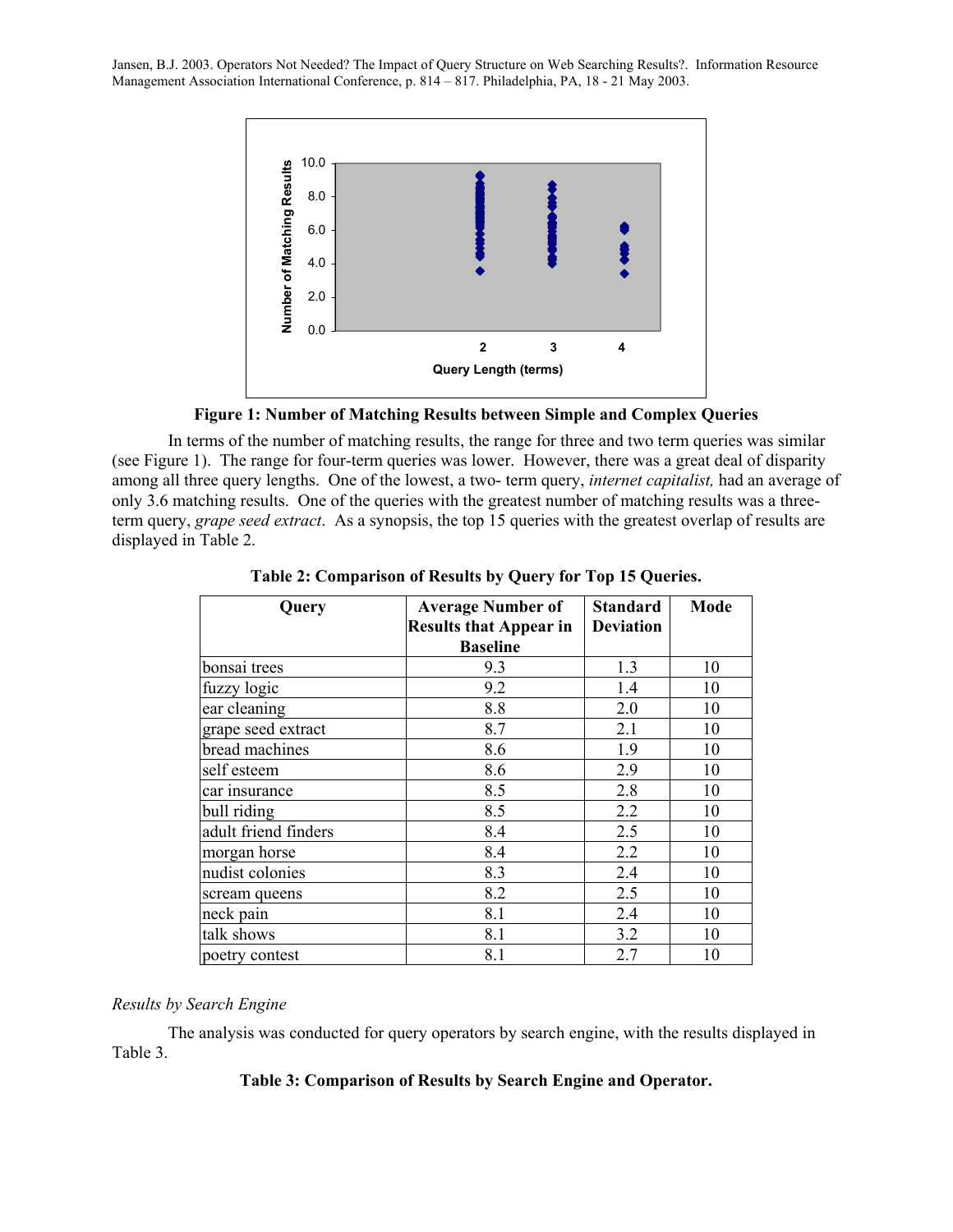| <b>Matching</b><br><b>Results</b> | No.  | AV       | EX               | <b>FS</b>        | <b>GT</b>    | NL             | AV       | Ex             | <b>FS</b>      | <b>GT</b>      | <b>NL</b>           | EX               | NL               | Ex               | NL               |
|-----------------------------------|------|----------|------------------|------------------|--------------|----------------|----------|----------------|----------------|----------------|---------------------|------------------|------------------|------------------|------------------|
|                                   |      | $+$      | $+$              | $+$              | $+$          | $+$            | 11       | 11             | $^{\bullet}$   | 11             | $^{\bullet\bullet}$ | <b>AND</b>       | <b>AND</b>       | <b>OR</b>        | <b>OR</b>        |
| Average                           |      | 3.0      | 7.9              | 10               | 9.4          | 10             | 6.0      | 5.0            | 3.8            | 7.2            | 6.0                 | 7.9              | 3.1              | 10               | 2.57             |
| <b>SD</b>                         |      | 3.2      | 3.5              | 0.0              | 1.5          | 0.0            | 4.5      | 3.8            | 2.9            | 3.4            | 2.8                 | 3.5              | 2.9              | 0.0              | 2.9              |
| Paired<br>sample t*               |      | 21.11    | 6.00             | $\blacksquare$   | 3.74         | $\blacksquare$ | 8.54     | 12.63          | 19.69          | 7.46           | 23.36               | 6.04             | 23.36            | $\blacksquare$   | 25.53            |
|                                   |      |          |                  |                  |              |                |          |                |                |                |                     |                  |                  |                  |                  |
| 10                                | 651  | 9        | 67               | 100              | 77           | 100            | 48       | 21             | 1              | 44             | 7                   | 67               | 5                | 100              | 5                |
| 9                                 | 45   | 4        | $\overline{2}$   | $\theta$         | 12           | $\theta$       | $\theta$ | 3              | $\overline{2}$ | 3              | 14                  | 1                | 3                | $\theta$         | 1                |
| 8                                 | 49   | 1        | $\overline{4}$   | $\theta$         | 3            | $\theta$       | 1        | 6              | 8              | $\overline{4}$ | 13                  | 5                | 3                | $\theta$         | $\mathbf{1}$     |
| 7                                 | 54   | $\theta$ | 3                | $\boldsymbol{0}$ | $\theta$     | $\theta$       | 1        | 7              | 8              | $\overline{4}$ | 15                  | 3                | 5                | $\theta$         | 8                |
| 6                                 | 45   | 4        | 1                | $\theta$         | 3            | $\theta$       | 1        | 3              | 11             | 7              | 8                   | 1                | 4                | $\boldsymbol{0}$ | $\overline{2}$   |
| 5                                 | 54   | 5        | 3                | $\boldsymbol{0}$ | 1            | $\theta$       | 1        | 8              | 11             | $\overline{2}$ | 10                  | 3                | 5                | $\theta$         | 5                |
| $\overline{\mathbf{4}}$           | 55   | 10       | $\overline{2}$   | $\mathbf{0}$     | $\mathbf{1}$ | $\theta$       | 3        | $\overline{4}$ | 6              | 1              | 7                   | $\overline{2}$   | 13               | $\mathbf{0}$     | 6                |
| 3                                 | 59   | 4        | 3                | $\theta$         | 1            | $\theta$       | 1        | 7              | 5              | 6              | 7                   | 3                | 11               | $\theta$         | 11               |
| $\mathbf{2}$                      | 91   | 18       | 4                | $\theta$         | $\theta$     | $\theta$       | 6        | 9              | 8              | 6              | 4                   | $\overline{4}$   | 17               | $\theta$         | 15               |
| $\mathbf{1}$                      | 79   | 15       | 4                | $\boldsymbol{0}$ | 1            | $\theta$       | 9        | 5              | 8              | 8              | 7                   | $\overline{4}$   | 8                | $\boldsymbol{0}$ | 10               |
| $\bf{0}$                          | 163  | 25       | 7                | $\boldsymbol{0}$ | $\theta$     | $\theta$       | 20       | 18             | 20             | 1              | 3                   | 7                | 26               | $\boldsymbol{0}$ | 36               |
| NR                                | 55   | 5        | $\boldsymbol{0}$ | $\mathbf{0}$     | $\mathbf{1}$ | $\theta$       | 9        | 9              | 12             | 14             | 5                   | $\boldsymbol{0}$ | $\boldsymbol{0}$ | $\boldsymbol{0}$ | $\boldsymbol{0}$ |
| <b>Total</b>                      | 1400 | 100      | 100              | 100              | 100          | 100            | 100      | 100            | 100            | 100            | 100                 | 100              | 100              | 100              | 100              |

**Note**: (1) AV – Alta Vista, EX – Excite, FS – FAST Search, GT – GoTo, NL – Northern Light, NR – No Results returned by query. (2) Missing pair-t values could not be calculated due to a zero standard deviation. \* p<0.01

The first column in Table 3 is the heading for the number of matching results. The top row lists the searching engine; the second row displays the corresponding advanced query operator. From each row in column 1, one can move right across the table to the occurrences for each in the *No.* column, which is the number of times that the results from the complex queries contained that number of exact matches. For example, there were 651 complex queries that return ten results identical to the corresponding simple queries. Moving further to the right, each column shows the number of occurrences for each search engine and operator for a given number of matching results. The average number of matching results and the standard deviation is also given.

As Table 3 illustrates, the effect of the specific operators varied depending on the search engine involved. With Alta Vista, the average for the must appear operator was half of what it was for phrase searching. With Excite, the average for phrase searching was about half of the other three operators. With FAST Search, there was a marked drop using phrase searching. The matching results of the GoTo operators were both greater than seven matches. The default algorithms for Excite, FAST Search, and Northern Light are illustrated with 100% matches between the simple and complex queries.

Table 3 shows that there were 651 (47%) complex queries that retrieved identical results as the simple queries. All ten results from these 651 complex queries were identical to the results from the simple queries. This occurrence is by far the most frequent; the next highest occurrence was 163 (12%) complex queries that retrieve no matching results.

The results were analyzed using a paired sample t test, as reported in Table 3, fifth row. The analysis revealed a significant difference between the results of each search engine operators relative to the results retrieved by the simple queries on the respective search engines, with the except of when there was no difference (i.e., noted as -).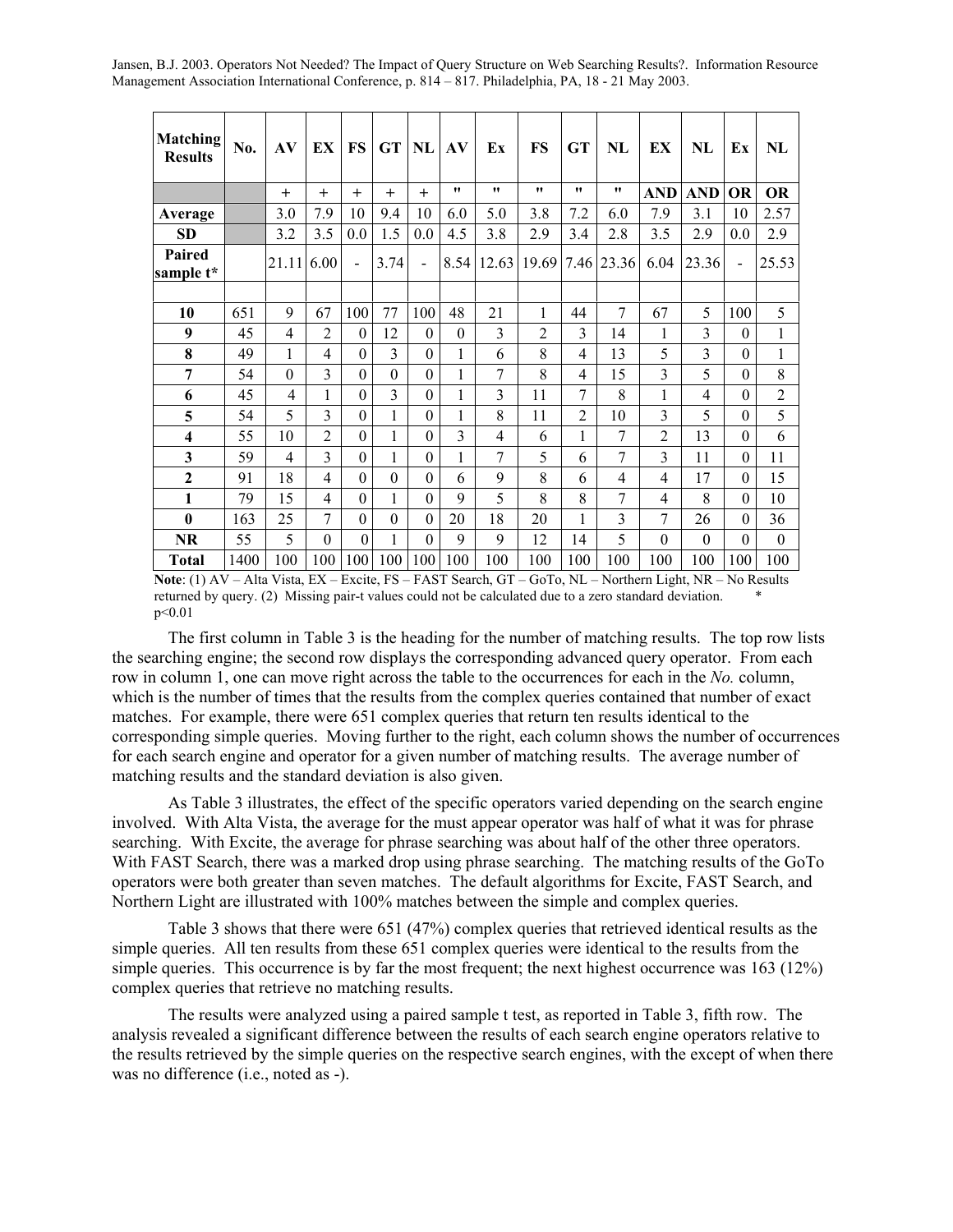We conducted a regression analysis to determine any significant relationship among the variables, query length, search engine, and query operator on the results retrieved. The overall model was significant ( $F = 21.99$ ,  $p < 0.01$ ) with an R-squared of 0.05. Query length was a significant predictor of results ( $t=-6.156$ ,  $p\leq0.01$ ), with a beta weight of  $-0.164$ . As query length increased, the number of matching results decreased. Ouery operator was also a significant predictor ( $t=6.156$ ,  $p<0.01$ ), with a beta weight of 0.145. Although significant, as the beta weights show, neither query length nor query operator had a substantial impact on the number of matching results. Search engine was an insignificant predictor of matching results.

### **DISCUSSION OF RESULTS**

Approximately 66% of the results were identical regardless of how the searcher entered the query. Referring to the data displayed in Table 1, a paired sample t-test ( $t= 40.287$ ,  $p<0.01$ ) shows that the results from the simple queries are significantly different from the results for complex queries. However, the betas show that the impact of operators is relative low indicting that there are other factors that influence results. For example, terms have been show to impact query results (Spink & Saracevic, 1997). Additionally, as with all tests of statistical significance, one must ask "what different does this make in the 'real world'?".

Is it practical to learn and utilize the query operators if on average they are only going to present about three or four results that are different from those retrieved by just entering the query terms? Are the three or four different results worth the increased probability of entering a complex query incorrectly? As the complexity of queries increases, so does the probability of error.

The findings of this research suggest that the use of queries operators is generally not worth the trouble for the typical Web searcher (i.e., one who uses two terms and is interested only in the first ten results). Based on their conduct, it appears that most Web searchers do not think it is worth the trouble either. The relative precision of simple Web queries meets the information needs of most Web searchers.

In reviewing the analysis by search engine, outlined in Table 3, there was a great deal of overlap between query results for most search engines. The mode for all five search engines, regardless of search operator was ten. With Excite, 78% of the results are identical, regardless of the present or absence of advanced searching operators. Based on the rather random results retrieved, Alta Vista appears to adhere to the theoretical model of no ranking feature when Boolean-like operators are used in a query.

### **CONCLUSIONS AND FUTURE RESEARCH**

This research indicates that use of complex queries appears to have a moderate impact on the results retrieved. Approximately 66% of the top ten results on average will be the same regardless of how the query is entered. Based on the actions of most web searchers, the approximately three or four different results may not be worth the increased effort required to learn the advanced searching rules or the increased risk of making a mistake.

Given that the typical web searcher seldom uses advanced operators, web search engines appear to be compensating for the searching characteristics of their users. Based on the results of this research, it appears that the ranking algorithms of these search engines generally adhere to the following rule: *Place those documents that contain all the query terms and that have all the query terms near each other at the top of the results list*. Although an over simplification of what can be complex algorithms, a ranking rule like this would negate the impact of most query operators for the topmost ranked documents.

This study measured the change in the results list of complex versus simple queries. The natural next step is to measure the change in precision. One might expect that the complex queries would improve precision (i.e., the ratio of retrieved relevant documents to the total retrieved documents); however, this assumption would have to be tested. Given the observed changes in ranking by some search engines, the introduction of Boolean operators may result in a precision decrease.